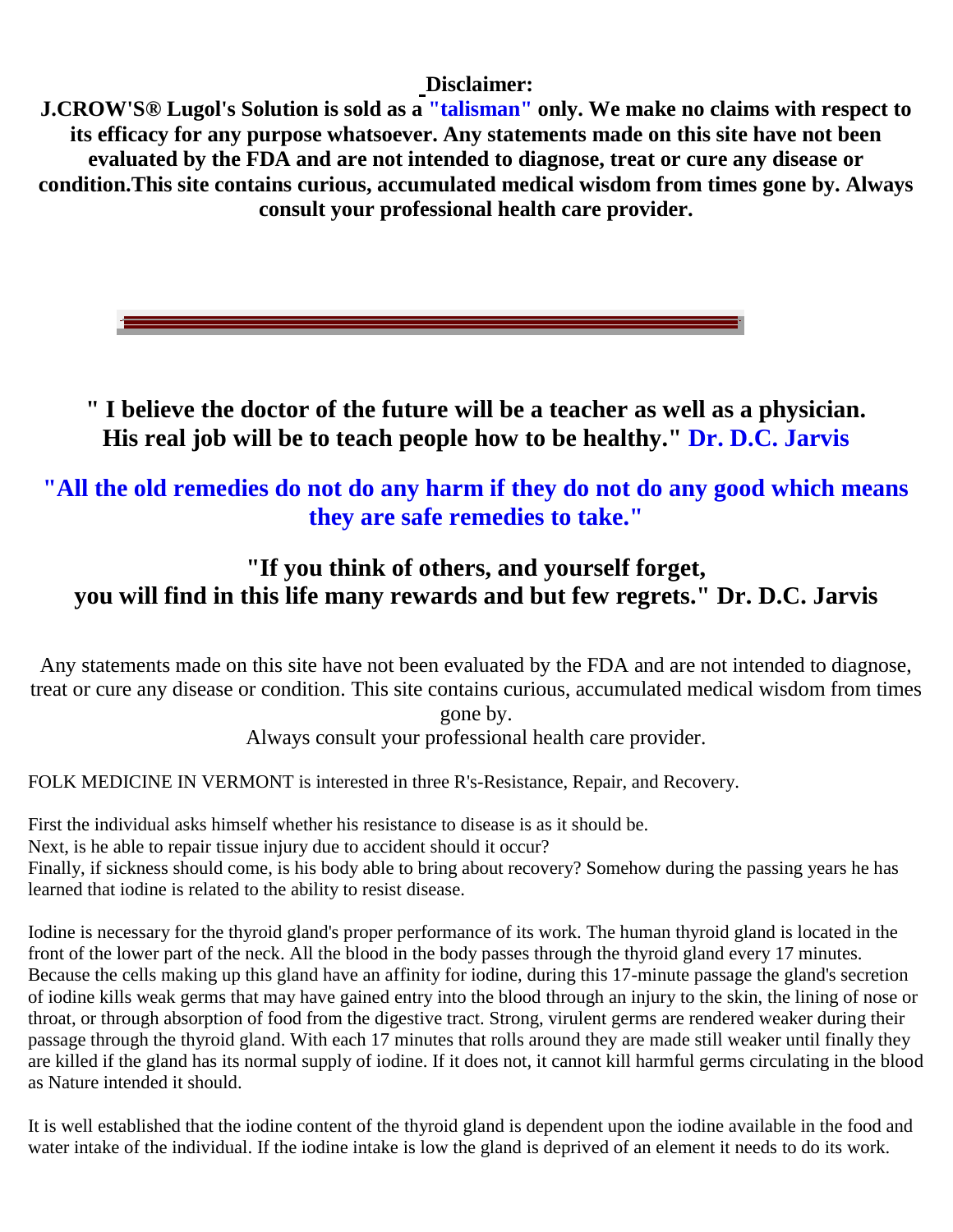We learn in Vermont folk medicine, however, that this gland performs other functions besides killing harmful germs in the blood. The first is the rebuilding of energy with which to do the day's work. There is a definite relationship between the amount of energy you have and your iodine intake. The first question in the presence of a condition of depleted energy is, Is the soil of the state in which one lives iodine-poor? Second, is the deficiency being made up by supplementary means? All soils containing granite are iodine-poor and Vermont is one of them. This fact is very important to people living in Vermont and well may be important to those living elsewhere. When energy and endurance run low in relation to doing the day's work, then the taking of iodine needs to be considered.

A second function of iodine is to [calm the body and relieve nervous tension.](http://www.jcrows.com/stress.html) When nervous tension runs high there is irritability and difficulty in sleeping well at night, and the body is continually on a combat basis, organized for fight and flight. All these points [stress](http://www.jcrows.com/stress.html) a body's need for iodine to lessen nervous tension, relax the body and enable it to organize for peace and quiet, by the building and storing of body reserves against time of need. I have learned through Vermont folk medicine that it is possible to repeatedly change an irritable, impatient, and restless child under ten years of age into a calm, patient individual within two hours' time by giving one drop of Lugol's solution of iodine by mouth in a vegetable or fruit juice or in a glass of water made acid in reaction by adding a teaspoonful of apple cider vinegar. I have repeatedly prescribed this in order to make it possible for a mother of a racehorse-type little boy or girl to be able to live comfortably with the child. I have never seen it fail to calm down a nervous child.

A third function of iodine in the human body relates to clear thinking. The mind simply works better when the body is supplied the iodine it needs.

Then there is the matter of the storing of unwanted fat. Iodine is one of the best oxidizing catalysts we have. A catalyst is the match which touches off in the body the fire that burns up the food we take in each day. If this food is not properly burned off, it may be stored as unwanted fat.

Now while the thyroid gland helpfully stores iodine from the blood passing through it every 17 minutes, the gland may also be made to lose that stored iodine if, for example, we take in drinking water to which chlorine is added, or use too much sodium chloride, whose common name is table salt. There is a well-known law of halogen displacement. The halogen group is made up as follows:

Relative Halogens Atomic Weight [Fluorine](http://curezone.com/forums/fm.asp?i=1625879#i) [19.](http://curezone.com/forums/fm.asp?i=1625879#i) Chlorine 35.5 Bromine 80. Iodine 127.

The critical activity of any one of these four halogens is in inverse proportion to its atomic weight. This means that any one of the four can displace the element with a higher atomic weight, but cannot displace an element with a lower atomic weight. For example, [fluorine](http://curezone.com/forums/fm.asp?i=1625879#i) can displace chlorine, bromine and iodine because [fluorine](http://curezone.com/forums/fm.asp?i=1625879#i) has a lower atomic weight than the other three. Similarly, chlorine can displace bromine and iodine because they both have a higher atomic weight. Likewise, bromine can displace iodine from the body because iodine has a higher atomic weight. But a reverse order is not possible. A knowledge of this well-known chemical law brings us to a consideration of the addition of chlorine to our drinking water as a purifying agent. We secure a drinking water that is harmful to the body not because of its harmful germ content but because the chlorine content now causes the body to lose the much-needed iodine.

Because we may live in an iodine-poor area; because drinking water may be treated with chlorine; because we may be sick too often, lack energy and endurance, develop nervous tension, lack the ability of clear thinking, and accumulate unwanted fat, how shall we go about bringing up the iodine content of the body to the point needed?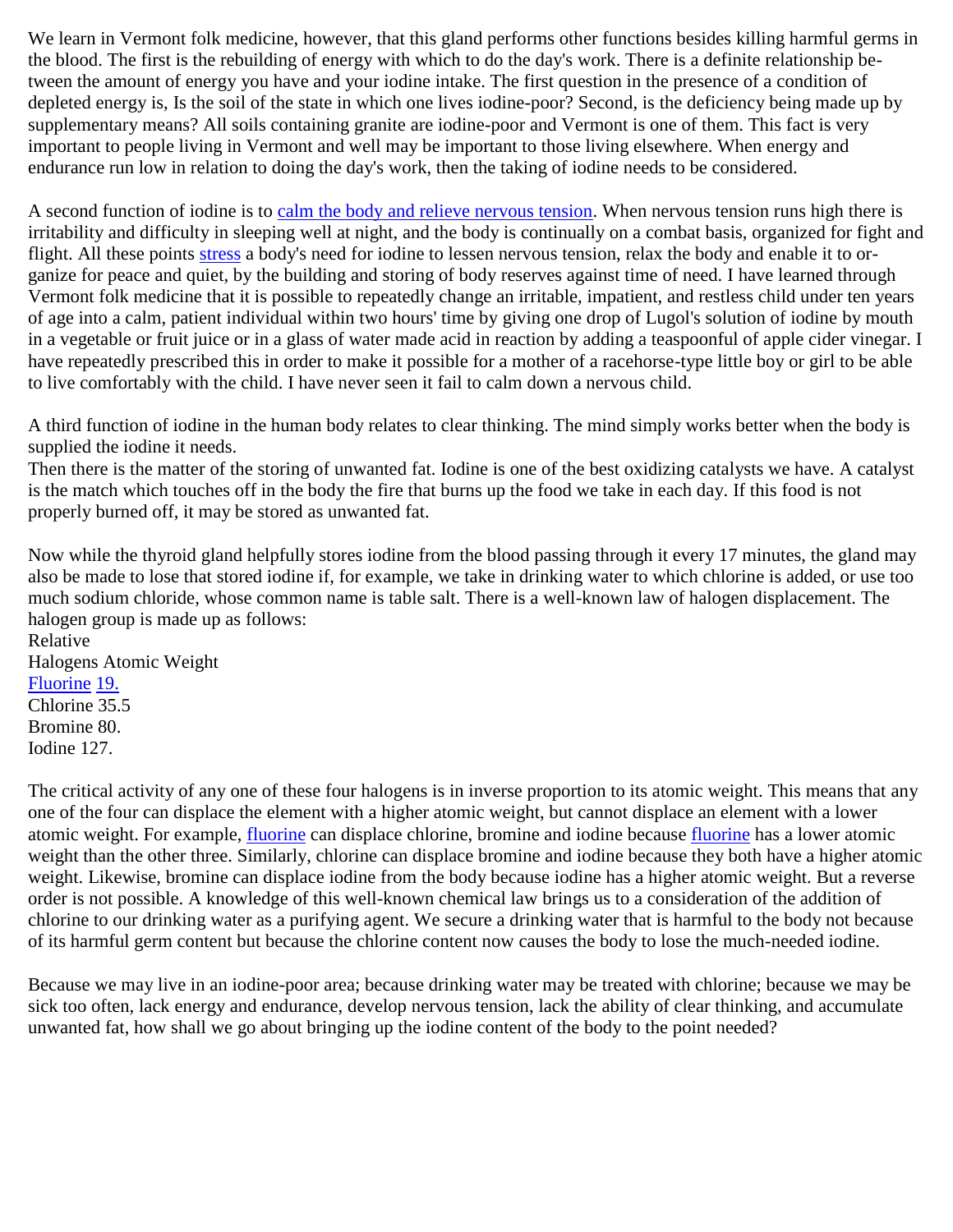There are three ways:

1. Eating foods which analysis has shown are particularly rich in iodine. Among these are: all food out of the ocean, radishes, asparagus, carrots, tomatoes, spinach, rhubarb, potatoes, peas, strawberries, mushrooms, lettuce, bananas, cabbage, egg yolk, and onions.

2. Painting a small area of the body with tincture of iodine.

3. Taking preparations known to be rich in iodine. One of these is cod-liver oil. Another is Lugol's solution of iodine. Still another is kelp.

In 1829 a French physician named Lugol originated a solution which contains iodine in a solution of potassium iodide. It has been used steadily ever since it was originated.

When used to maintain the iodine content of the body the dose is small and is taken only on certain days of the week. When the mineral content of the body is analyzed, only a trace of iodine is found. Ten drops of iodine represent more iodine than is found in the entire body. For this reason, the dose of Lugol's solution of iodine is one or two drops (In this article Dr. Jarvis is speaking about Lugol's Solution 5%. When using Lugol's Solution 2% use 2-3 single drops to get the equivalent), depending on your body weight. If you weigh 150 pounds or less, for example, your dose to maintain the normal iodine content of the body is one drop, taken at one meal on Tuesday and Friday of each week. If you weigh more than 150 pounds, the dose should be two drops instead of one. It is useful to remember that the human body works on the minimum of anything it needs. If there should be a rise in sickness in the area where you live, it would be well to take the Lugol's solution three times a week instead of two, on Monday, Wednesday, and Friday, for the purpose of storing up reserve.

How is the drop of the solution to be taken, on the directed days?

In general, medical men prescribe iodine to be taken on an empty stomach, preferably 20 minutes before food is taken.

During the passing years Vermont folk medicine has worked out a different plan and it is one I like to follow. It has been referred to in another connection elsewhere in this book.

To repeat, adding one teaspoonful of apple cider vinegar to a glass of water to make the water acid in reaction,

holding the medicine dropper horizontal in order to get a maximum drop, one drop of the Lugol's solution is

added to the mixture.

The contents are stirred with a spoon and sipped through the course of the meal, as one would drink a cup of coffee or tea.

#### DAIRY HERDS

In relation to supplemental use of iodine, my studies of certain dairy herds has revealed interesting evidences of the relationship between host and microorganisms, viruses, insects, and other parasites .With one herd the veterinary bill had generally run \$150.00 and sometimes more a year. At my suggestion, three drops of Lugol's solution of iodine was added to the daily four ounces of apple cider vinegar. Thereafter it was only neccessary to call the veterinary once in a period of eight months, to see a sick cow. In contrast to this, another herd, to which Lugol's solution was not given, had plenty of sick-ness. In an 8-month period it was necessary to spend \$50.00 for penicillin in order to save seriously sick cows.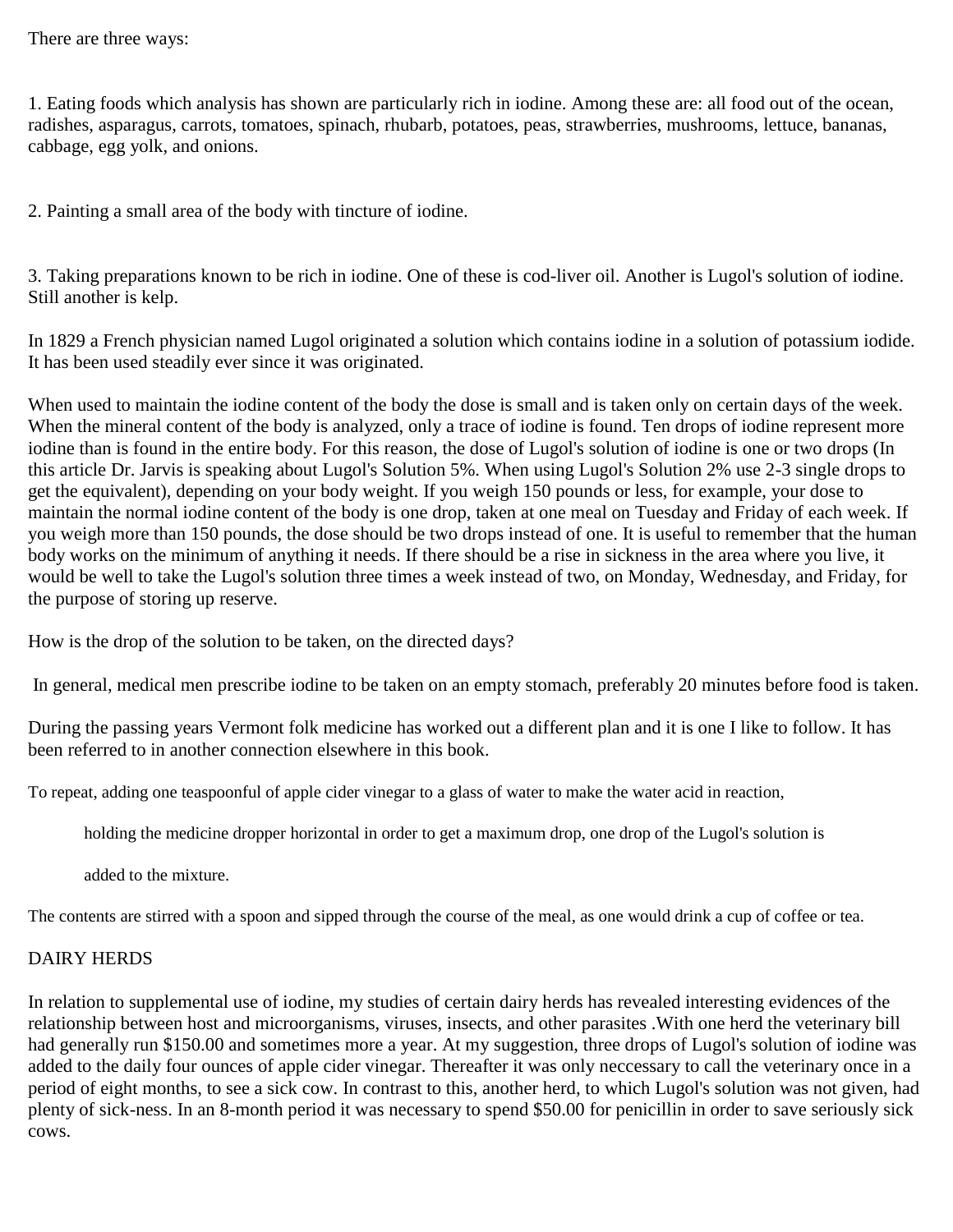I have observed that lice will leave the hide of a cow that receives apple cider vinegar and iodine; also that flies will not bite the cows when they are on pasture, though flies will and do bite young cattle not receiving the apple cider vinegar and iodine.

In a herd troubled with abortions-evidence of the work of the Bru celia abortus microorganism which grows on an alkaline medium and causes contagious abortion in cattle called Bang's disease, or brucellosis-abortions promptly stopped when each feeding ration received a supplemental three drops of Lugol's solution of iodine to each two ounces of the apple cider vinegar.

While studying selected herds, I became interested in the problem of cattle grubs. These are the larvae, or maggots, of the heel fly. The adult fly does not bite or sting, but it produces great fear and is a serious annoyance to the cattle. Eggs are deposited in a row attached to a single hair of a cow's heel during the first sunny days of spring. The eggs incubate and hatch in three or four days and the newly hatched maggots penetrate the hide of the cow, causing itching and a flow of serum that mats the hair. The young grubs then work their way upward between the muscles and may be found in a few months in the body cavities. They continue to burrow along the surface of the paunch, intestines, and other internal organs. At certain times many of them are found in the wall of the esophagus, leading from the mouth to the stomach. During the fall and winter the grubs will finally come to the top of the back and lie just under the hide. Each grub cuts a hole through the hide to the surface to get the air which it now needs, and to permit it to escape when ripe. The period spent beneath the hide usually runs from 30 to 90 days. These grubs emerge from the hide dur-ing February and March, dropping to the ground to hatch into heel flies. In 18 to 80 days after escaping from the back of the cow, the adult fly hatches and is ready to mate within a half hour.

My object was to rout these cattle grubs by means of the apple cider vinegar and iodine combination; this would demonstrate, to me at least, what the combination would do in the way of making the body as a host unsuitable soil for the development and continuing existence of microorgan isms, viruses, insects, and other parasites.

During one year's time only ten grubs were discovered on the backs of a herd of 45 registered Jersey cows. Usually these grubs are a little larger round than a pencil, but these ten grubs had such hard going in the cows' bodies against the vinegar and iodine that they were no larger around than toothpicks. I observed further with reference to a ration supplement high in iodine value that when it was used, the bacterial count of the milk went down; when iodine was discontinued, the count went up but could be driven down again immediately with resumption of the iodine.

#### **HORSES**

From Dr. William Weston of South Carolina and his experience with race horses wintered there, I gained interesting and valuable insight into the value of iodine in the body, and its relation to endurance.About 100 race horses are wintered where he lives. Two years previous to a visit I paid him, the man in charge of the horses came to him saying that a horse was under his care which had everything it takes to win the Kentucky Derby. If they could just learn precisely how to feed this horse to maintain its speed capability, he believed the horse would have an outstanding racing season. Would Dr. Weston help him by planning the feeding of the horse?

Dr. Weston was greatly interested and consented to do so As a first step he asked for samples of any and all foods given the horse. The samples were analyzed at the South Carolina Food Research Laboratory. As a result of the analysis, Dr. Weston advised increasing the iodine content of the ration by incorporating into it foods specifically rich in iodine. This was done. In the ensuing season the horse won every race in which it was entered.

As a result of the experience, two wealthy race-horse owners invited Dr. Weston to come to their horse farms to discuss the feeding of their stock. Again iodine-rich foods were added to the usual rations, with the same result; every horse fed on iodine-rich diet won every race in which it was entered. This seems to be a complete demonstration of the relation of iodine to energy and endurance. Subsequently, Dr. Weston sent me a copy of a letter addressed to him as chairman of the South Carolina Food Research Commission. It well illustrates the need of observing the obligation to Nature which must be observed by a daily intake of iodine. The letter ran as follows: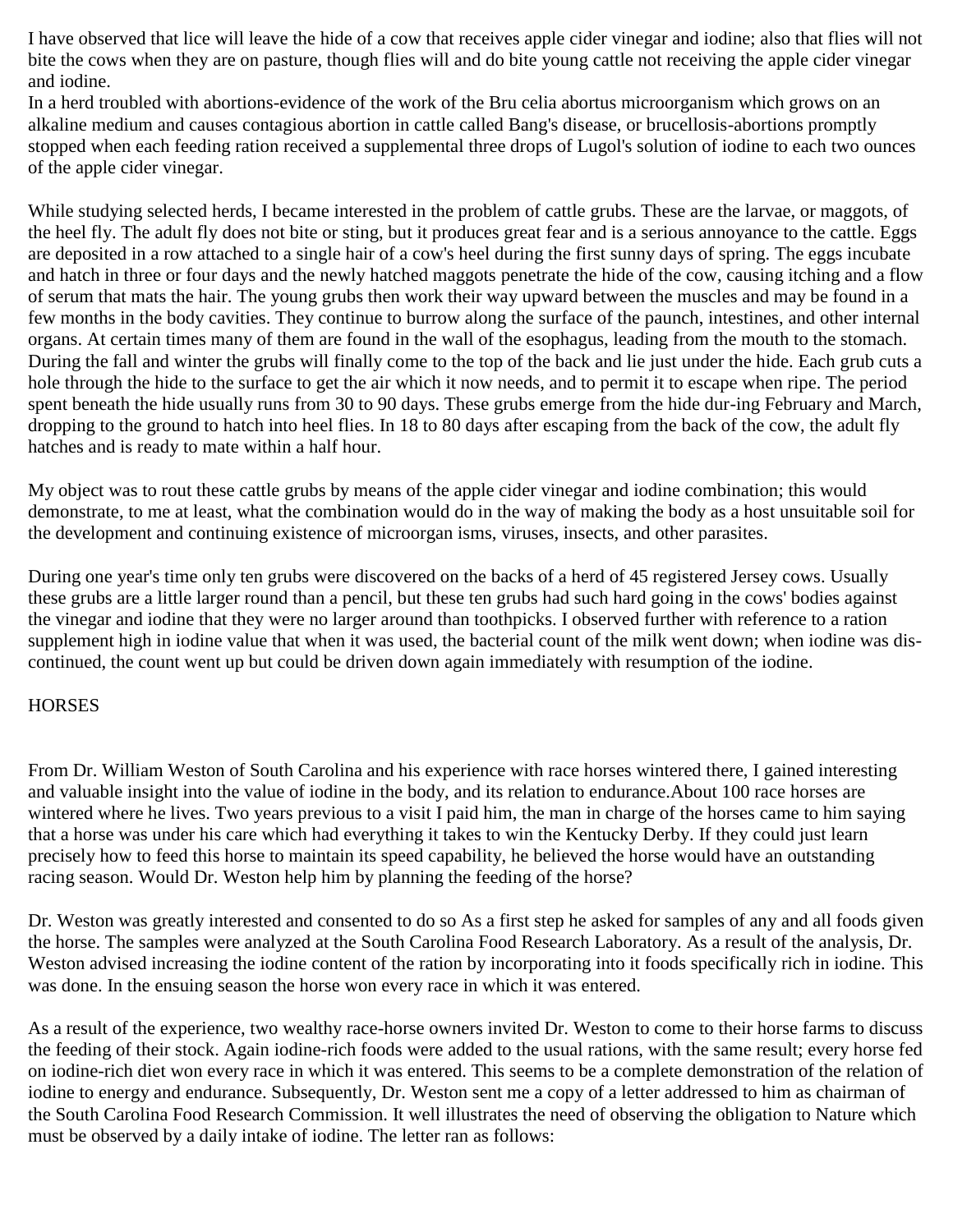#### Dear Dr. Weston:

Now that we have reached the halfway mark of this racing season, I should like to tell you some of our observations of the results of wintering our horses in South Carolina, and feeding them your home grown feeds.

After six years of experiment with several hundred horses, we are more convinced than ever that your foods, abundant in iodine and balanced in mineral content, are the saving factor in many of our horses. Allow me to give you an example. This summer an epidemic of influenza and coughing broke out among two year olds at the New York tracks. It spread like wildfire through the stables, and all the old cures and preventives were useless against it. We have checked carefully and find that none of the horses that were wintered in South Carolina, were affected. Naturally we spoke of this often, and by so doing attracted the attention of many people to South Carolina, and the merits of your theories and findings.

We have found that our horses are almost immune to skin diseases, distemper, and other contagious diseases after they have been wintered in South Carolina and brought to the tracks where these ailments are taking their toll. You have observed how quickly we can cure these various ailments in young horses. We believe that the blood is so cleansed by the action of iodine from your feeds and water, that all common infections are removed, and the system so toned up that it is in shape to fight and ward off anything except direct infection through an open wound. A few years ago a good trainer was one who could bring his horses to the races well fed and bulging with muscle. But the make-up of these muscles, and the contents of the bloodstream feeding them, is the determining factor in having a really fit and ready horse. In appreciation of the good you have done our horses, and the things we have learned from your efforts, we trust that you will find time this coming season to again spend considerable time at the fair grounds, and conduct further experiments on our stock.

#### LIVESTOCK

In order to learn whether instinct played a part in leading dairy cows to food rich in iodine, the owner of a mixed herd of 54 cows which I had previously studied built a special feeding station for me at the end of the lane leading from the barnyard. The station was divided into four compartments, roofed over to protect them from rain. In one compartment was placed a feeding supplement, nationally advertised, which contained iodine and other minerals in inorganic form. The second compartment was supplied with bone meal, the third compartment with a feeding supplement made of ocean kelp, in which all the minerals are in organic form. The fourth compartment contained salt. We stood nearby to observe what happened when the cows passed this feeding station for the first time.

Each cow sniffed at each compartment. They passed by without touching the feeding supplement made of inorganic minerals. A few took some of the bone meal, and a few some of the salt. But what they really converged on was the kelp, which as has been said contains more iodine than anything else that grows. As fast as we could fill up the compartment they would clean it out. This settled the point for us: COWS like iodine and in organic, which is to say natural, form. Subsequently I offered kelp to two registered Jersey bulls in the barn. They took it quickly and teased for more.

#### DOGS

One of my friends raises hunting dogs as a hobby. The dogs are Brittany spaniels. When they have been trained to hunt, he sells them.

Being impressed by the favorable effects of apple cider vinegar on his own health and body endurance, he asked me if it would be all right to try giving the vinegar to his dogs. He thought they tired too easily when hunting. We decided on the following method. When the dogs were not hunting, one tablespoonful of apple cider vinegar would be added to the ration of each dog once a day. When they were hunting, there would be a tablespoonful added twice a day. After following this method for three years at these kennels, the following conclusions were reached:

If a hunting dog has (1) one tablespoonful of apple cider vinegar added to his ration once a day during the off-hunting season; (2), one tablespoonful added to his ration twice a day when used for hunting; (3) one tablespoonful added to his drinking water while hunting, whenever he is given a drink; (4) one tablespoonful of undiluted vinegar when the dog is thirsty and no drinking water is available, the following results were noted: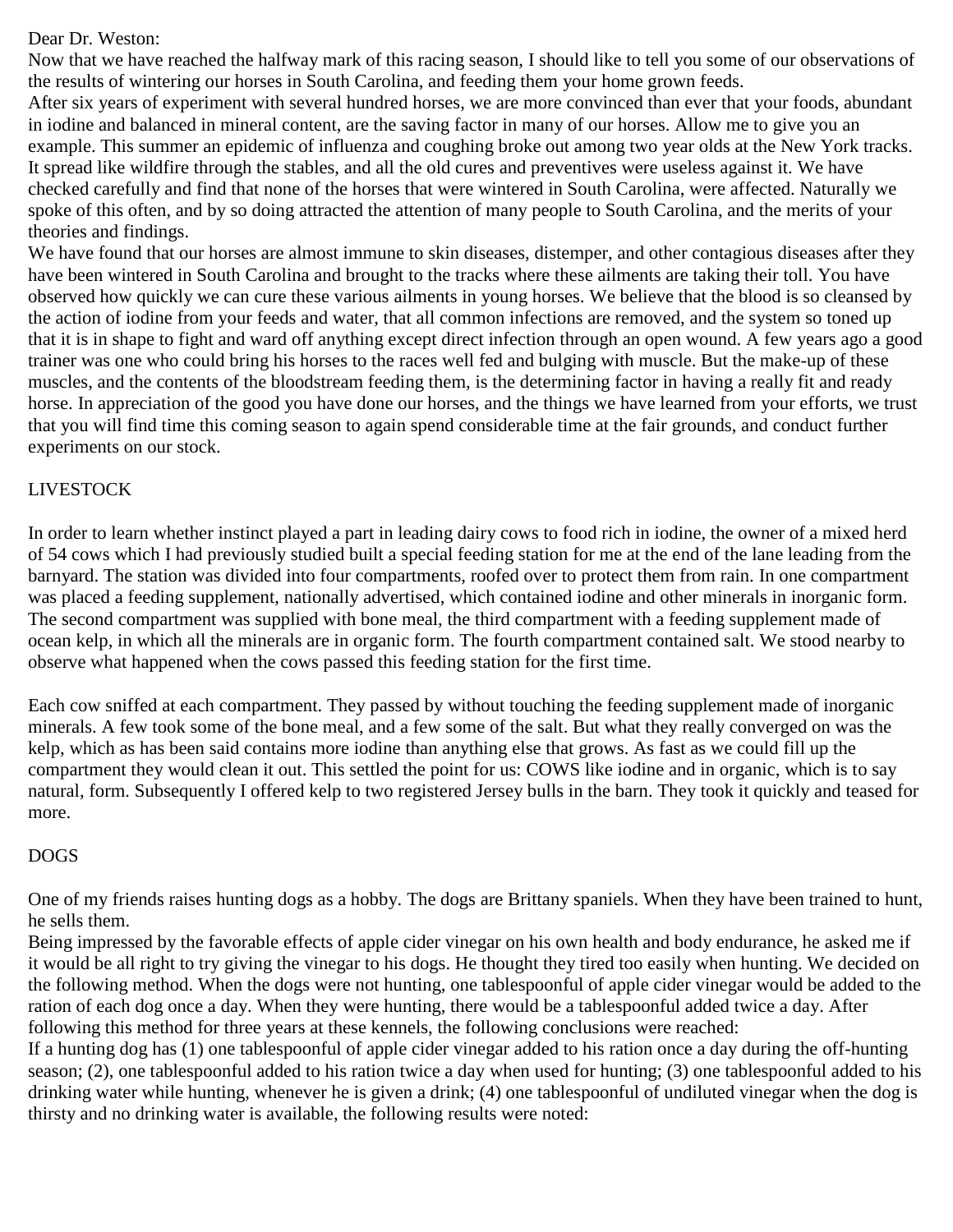1. A dog receiving the apple cider vinegar will not tire easily. The average dog that has not received it is good for three to four hours of hunting a day. A dog receiving it will hunt eight to ten hours steady during the day. Apple cider vinegar clearly increases the hunting dog's endurance.

2. A dog receiving the apple cider vinegar will be able to point and retrieve every bird for as many as four hunters hunting at the same time.

- 3. A dog receiving the vinegar will not show shortness of breath at any time while hunting.
- 4. A dog receiving the vinegar will maintain a good appetite and eat every meal while being used for hunting.

5. A dog receiving the vinegar will not lose weight while hunting.

Having now traced the use of iodine to increase the speed and endurance of race horses and the endurance of hunting dogs, let us adapt what we have learned to the health side of the daily life of a business executive. On rising in the morning he will drink a glass of water while dressing into which one or two teaspoonful of apple cider vinegar has been mixed. What may he expect to accomplish by doing this?

The knowledge that acids thin body fluids has been brought over from the days when blood-letting was a common form of treatment. We have found in the barn that the milk of a normal cow is weakly acid. When the reaction of the milk changes to alkaline, the milk becomes soup-thick. This thickness will disappear and the milk will return to its normal watery character, however, if and when the cow is given four ounces of apple cider vinegar and four ounces of water by mouth from a bottle, night and morning.

There are other ways of observing this principle in action but this is sufficient here. The point is, no busy executive wants his blood to be on the thick side, like soup; he under-stands that it should be thin, in order to circulate easily throughout the body, making easy work for his heart as it pumps blood with each beat.

#### **HUMANS**

At breakfast this man omits wheat foods, wheat cereals, white sugar, and citrus fruits and fruit juices because in the majority of people these foods change the normal acid reaction of the urine to alkaline. The alkalinity is a signal that the blood is thicker than it should be, that it is not easily circulated and requires more heart effort to pump it. There-fore this man replaces these unwise foods with rye and corn foods and cereals. Instead of white sugar he uses honey. In place of citrus foods and citrus juices he takes the contents of a bottle of fruit sold at the grocery store under the name Junior Foods. Or, if he chooses, he may take apple, grape, or [cranberry](http://www.jcrows.com/cranberryoregano.html) juice.

At lunchtime he takes two teaspoonful of apple cider vinegar and two teaspoonful of honey in a glass of water. In this way he obtains acid taken up from the soil by fruit, berries, edible leaves, and roots, and the energy from the sun which exists in honey. This is a prime pick-up drink. He may take it before, during, or after lunch. A vinegar made from the whole crushed apple is best for the purpose.

When a person is organizing his body for a day of dynamic action, the organization shifts the urine reaction from the normal, or acid, to the alkaline. It is not advisable, therefore, to eat foods at the morning meal which will, so to speak, duplicate the shift. For this reason the wheat foods, white sugar, and citrus fruits and their juices are omitted, so that at the end of the day he will return home with less mental and physical fatigue.

At the evening meal he will also take the two teaspoonful of honey and two teaspoonful of apple cider vinegar in a glass of water. He may like to take it before the meal, as a cocktail, or during the meal.

It is beneficial also to start the meal with a leafy green salad, to get the benefit of the acid from the soil and the energy from the sun stored up in the leaves. If the day has been one of overwork and anxiety, turn to fish or other seafood, for that will supply the iodine and potassium that will calm down the nervous system. Try to have such muscle meats as beef, lamb, or pork only twice a week, and then on days when you have a light schedule, because muscle meat organizes your body on a combat basis, which you do not want from food. Try to bear in mind that the internal organs of an animal, such as the liver, represent the animal storehouse against the time of need. It will be well for you to have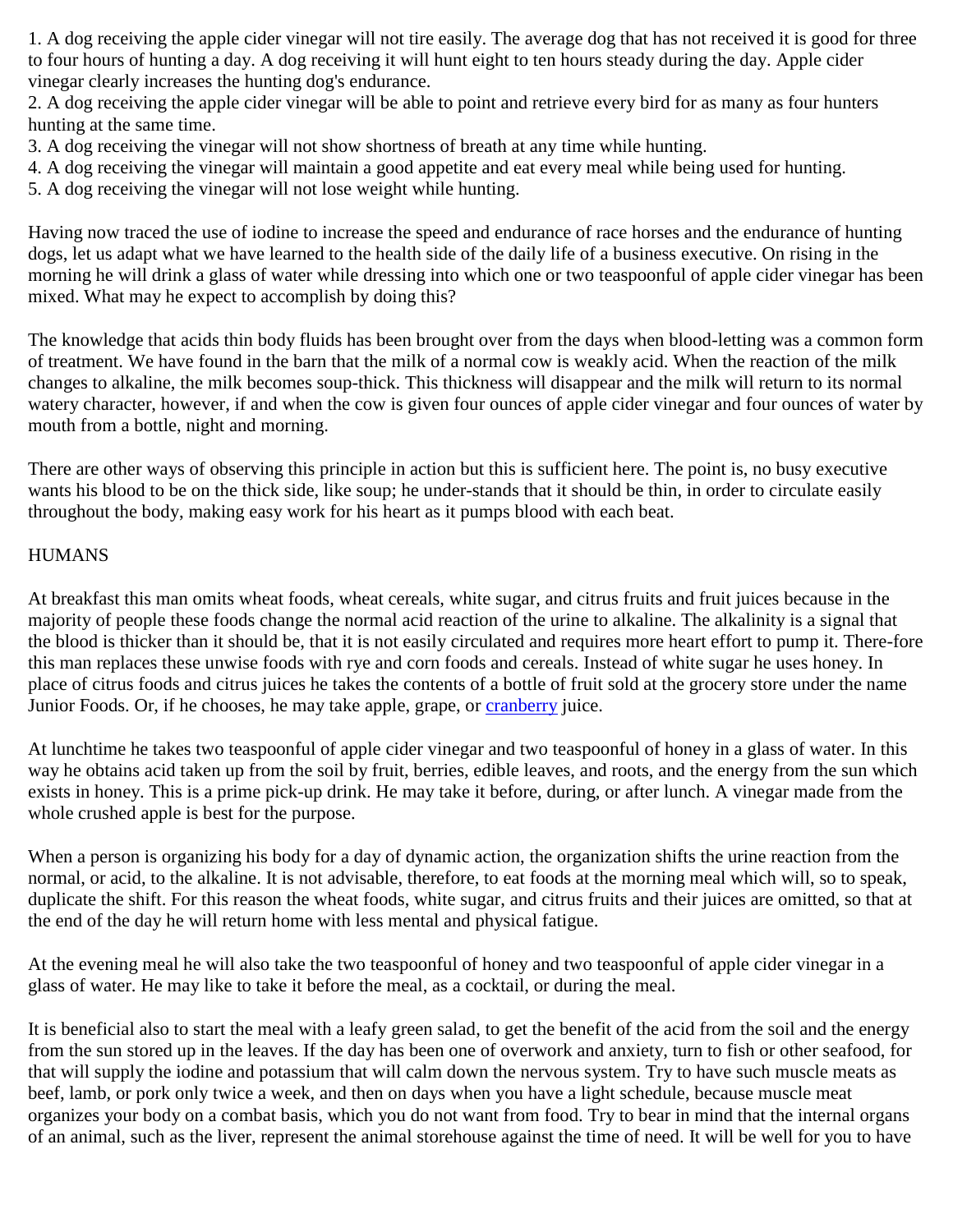liver or liverwurst once a week. Gradually, by following the foregoing plan, you can make changes in your daily food selection so that the intake will counterbalance your heavy expenditure of strength and energy.

Supposing you do follow the suggestions outlined above and yet find that some weeks the pressures of your private and your business life are causing you to lose the ability to bounce back. Then you should add a drop of Lugol's solution of iodine to your glass of apple or grape juice at breakfast, or you may take it in the mixture of apple cider vinegar and water. The point is that the potassium in the solution blocks off the body mechanism that organizes for aggressive action, releasing its hold on the body when opportunity for rest and relaxation arises. The iodine swings into action the body mechanism which organizes the body for peace and quiet and the building up and storing of body reserves. When working under pressure, include the Lugol's solution dose each day until the period of pressure passes. If it should happen that your body becomes saturated with iodine, you will find that there is an increase of moisture in the nose. If this occurs, omit the iodine until the nose is normal.

As you study yourself you will soon learn to tell when you need iodine. When a night's sleep does not bring you to the beginning of the new day with the energy you are accustomed to have, you will begin to think of iodine. If you learn how to use it, it will restore the capacity to bounce back and sustain your well-being.

# **Arthritis and Folk Medicine**

A young Vermonter not only learns about the virtues of apple cider vinegar, but he is also taught the value of Lugol's Solution of Iodine, which was devised in the nineteenth century by a French physician.

#### **CHILDREN**

At one time I enlisted the aid of twelve small children, none of them more than five years old, who were to serve as human guinea pigs for two years, so that the second year might be compared to the first year. The object of this study was to learn whether little children got sick on an alkaline urine or on an acid urine background. In time I learned that they did indeed become ill on the alkaline reaction and recovered when the urine was restored to its normal acid reaction.

There were twins in this group of children, and their mother said to me, " Dr. Jarvis, what am I going to do? One of these girls is a race horse and the other is a farm horse. I mean that one is nervous, high strung, and irritable and won't accept discipline. She is always ready to fight. But the other one has a calm even disposition; she's always so peaceful and quiet. My problem is that the race horse twin keeps both her calm sister and me stirred up all the time. It doesn't do any good to spank her because she just blows up and I have a worse problem on my hands. Tell me, how are we going to live with this girl?"

"Lets' turn to Vermont folk medicine," I said, " and use Lugol's solution of iodine to release the continued activity of the energy expending mechanism in her body. Any time her motor shifts into high and she shows the increased speed by becoming a discipline problem, add a teaspoonful of apple cider vinegar to a glass of water in order to make the water in the glass acid in reaction. Then add two drops of Lugol's solution of iodine to the glass of water, and after the mixture is stirred have her drink it. Give it to her whenever, she seems to need it to get into lower gear. It can be done anytime during the day, at meals or between meals."

Two weeks later the mother reported that her race horse daughter quieted down within two hours after the dosage I had recommended was given, and with the continued help of the solution she was able to control the child easily. Sometimes she gave it every day if it seemed to be needed, or at longer intervals if there were no outbursts.

Today the twin who was treated is married and in her own home. With the aid of iodine and vinegar during here growing years her human motor was brought under control and she developed into a normal girl. By the time she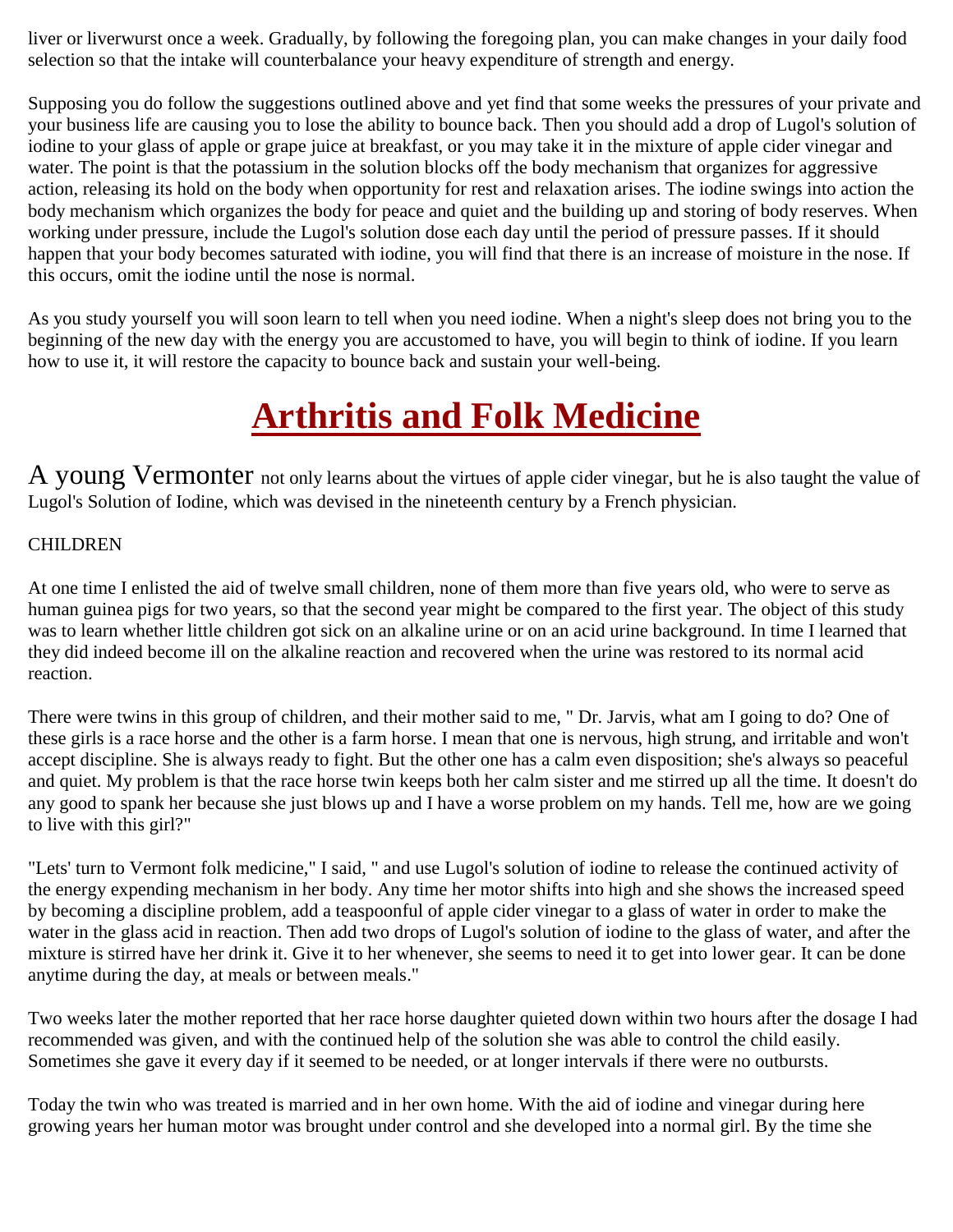graduated from high school the tantrums of her childhood were only a memory. But if she ever becomes high- strung and irritable again, she will know the remedy.

I recall another child whose mother was a professor in a college for women before her marriage to a man who was a university graduate. Their first child, a girl, had an even disposition and was easy to live with, but their second, another girl, was the kind of race horse type I have just discussed. The mother came to me with the same complaint as the harassed mother of the twins, and again I suggested the same folk medicine remedy of iodine and vinegar. Once more the treatment worked perfectly. The mother gave me an almost identical report: within two hours her daughter was a different child.

As time passed, this girl too developed into a normal high school student and was later extremely successful in college, where she developed her really fine mind and her artistic abilities, as well as the ability she had acquired to get along with others and make friends.

Two drops of Lugol's solution of iodine works equally well in an adult. When the stress and strain of daily living create a load that is difficult to carry, producing a state of anxiety, and when the day's problems make it difficult to relax and sleep well at night, then one appreciates the aid that iodine gives.

In **an adult two teaspoonful of apple cider vinegar and two of honey are added to a glass of water.** The honey is there because it is a sedative. **Then add two drops of Lugol's solution of iodine to the glass containing the vinegar and- honey mixture, stir it, and sip it during the meal as you would coffee or tea**. Taken apart from the meal it can be sipped like a cocktail. Soon your motor will have slipped into low gear. Your problems and their solution will seem less difficult, and the day's load of responsibility easier to carry. In this age of anxiety the combination of iodine with vinegar and water will give the harassed individual increased energy and the endurance necessary to carry the daily load. You will find that the wear and tear of daily living is considerably reduced.

The same remedy can be applied to **cattle**, in a somewhat different way than I have already described in the treatment of **mastitis**, although in the example I have in mind the reason fro administering it was the same. My farmer friend called me one day to inform me that four of his best cows were sick with acute mastitis of their udders. The veterinarian had been using the bacteriological approach, employing the sulfa drugs, but without success. He had just left the barn, said the farmer, telling him that the cows were going to die. Could I save them?

I told him that attacking bacteria as a solution to medical problems had not always proved successful, as far as I was concerned, and I recommended that we try Vermont folk medicine, seeking to release the energy expending mechanism from its continued activity.

My plan was to change the physiology and chemistry of each cow's body by giving her morning , noon, and night a "blood wash" as folk medicine expresses it. We would give each cow by mouth from a bottle four ounces of apple cider vinegar, four ounces of water, and a teaspoonful of Lugol's solution, all mixed together.

Before the treatment was applied these cows were running temperatures as high as 107 degrees. After it was given, the fever began to drop at once, and by the end of the week all four had recovered from their sickness. Three of the cows returned to milk production. The fourth did not produce milk until her next calf was born and a new lactation period was started.

The folk medicine approach that is, releasing the energy expanding mechanism from continued activity by giving a "blood wash"- works if sickness with an accompanying elevation of temperature is present in a human. Often a single teaspoon of vinegar in a glass of water with two drops of Lugol's solution of iodine added will cause the body temperature to drop when the solution is taken morning, noon and evening. Continued use often brings rapid recovery from sickness.

When you take Lugol's solution you are taking an excellent catalyst which has the ability to start, and continue at a rapid pace, physiological and chemical processes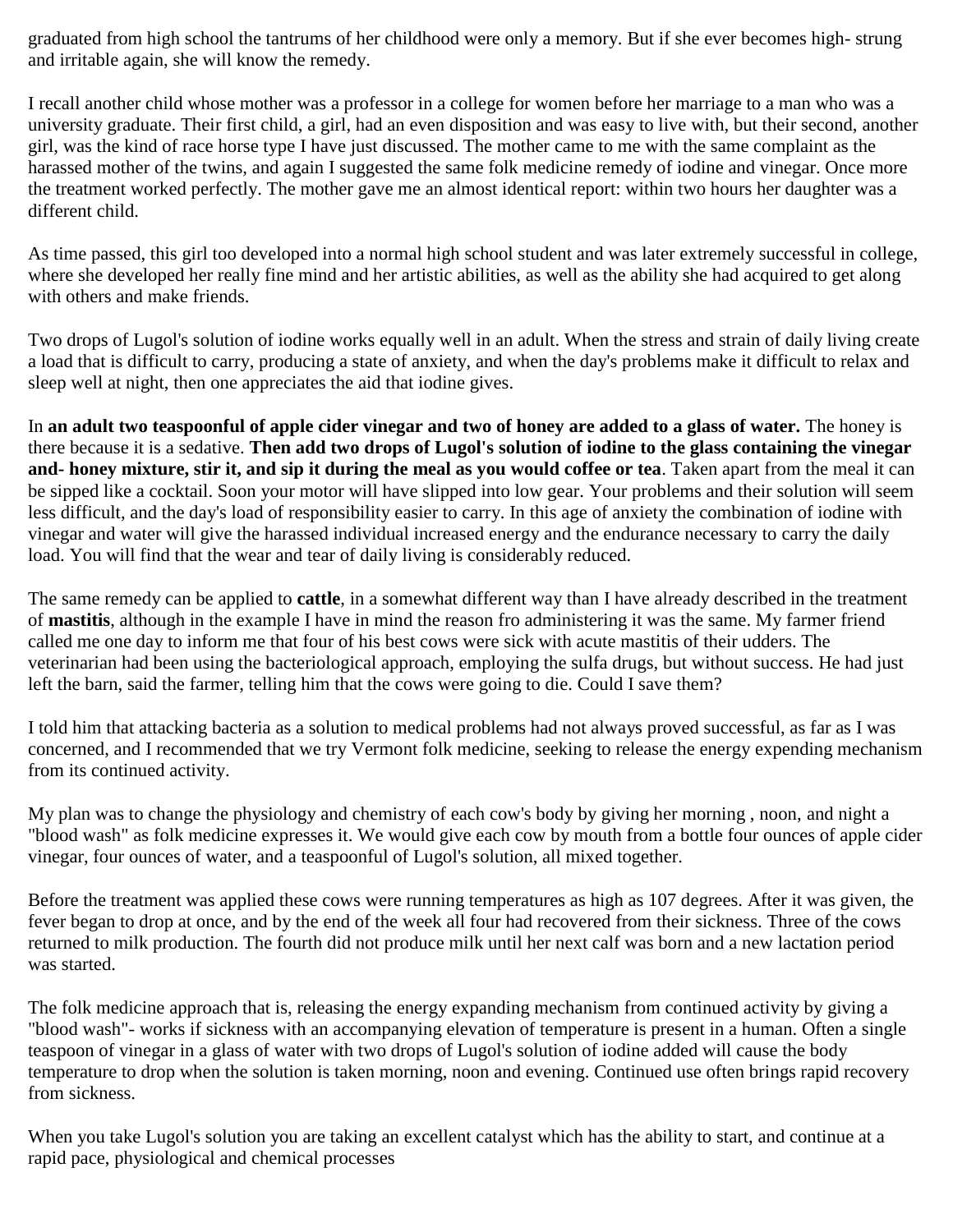within the body that would not otherwise begin, or if begun, would proceed at a slow pace. Iodine increases the rapidity of the start, and rate of speed as well. By means of a catalyst the individual is able to control the internal environment and bring peace to the body.

If a harmful virus or microorganism is among the factors which cause arthritis Lugol's solution of iodine will be helpful. In the herd of dairy cows I studied, I decreased the bacteria count of the milk markedly, as I have shown previously, by adding three drops of iodine to two ounces of apple cider vinegar, the whole poured over the ration of each cow at every feeding twice a day.

For pasteurized milk, I might add, a count of five thousand bacteria in each cubic centimeter of milk is acceptable to the creamery laboratory. With the addition of vinegar and iodine to the ration the bacteria count dropped to less that a thousand and did not rise. Often it was five hundred or less.

#### **Often used in cleaning and as a water treatment disinfectant for equipment and areas where livestock are kept.**

Any statements made on this site have not been evaluated by the FDA and are not intended to diagnose, treat or cure any disease or condition. This site contains curious, accumulated medical wisdom from times gone by.

Always consult your professional health care provider.